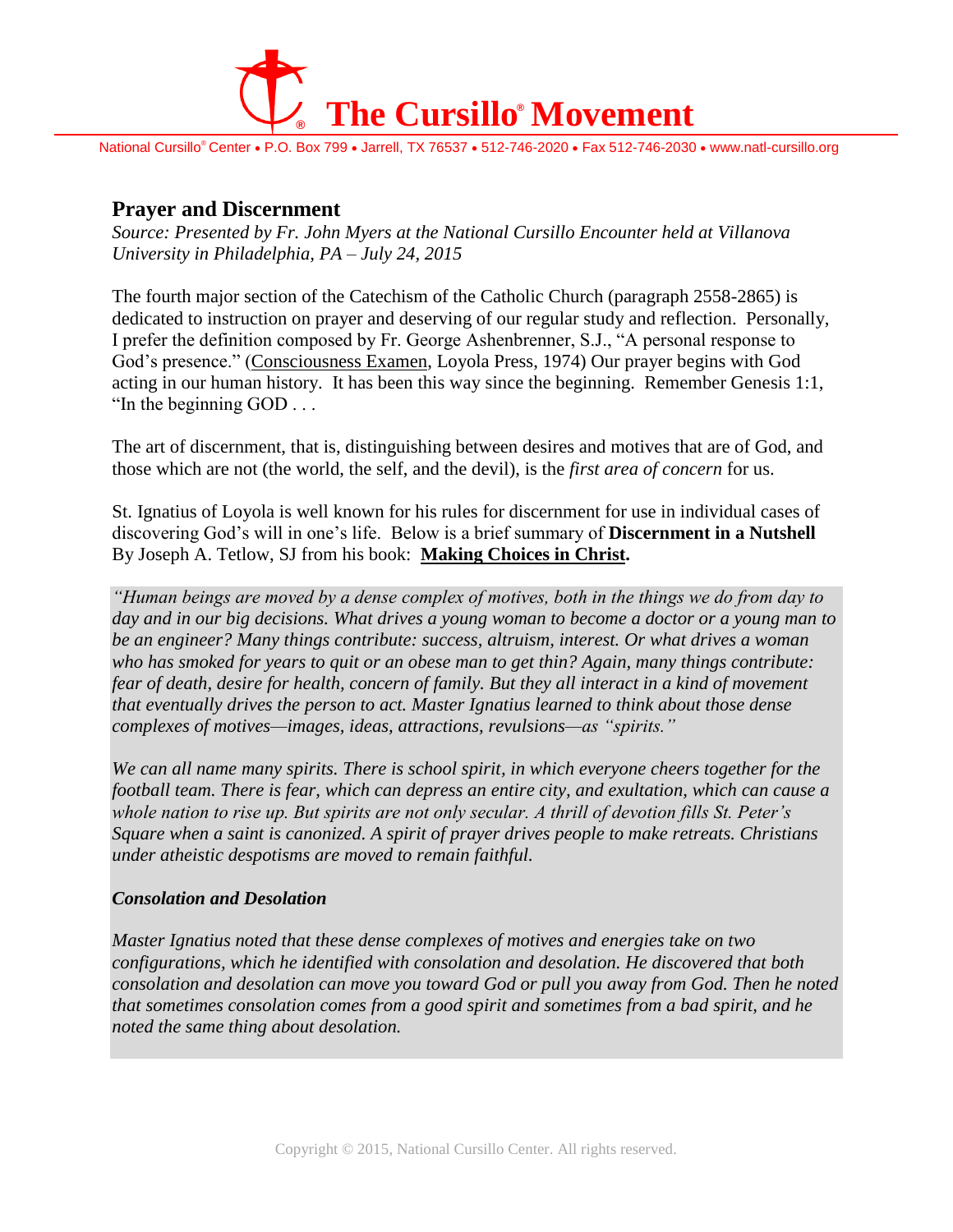*Ignatian spirituality applies this to interpreting major decisions and daily experience as well. The movement of spirits, obviously, involves a set of complex variables: consolation and desolation, good and evil spirits, movements to and away from God. . .*

## *How Spirits Work*

*Some basic patterns are easy to grasp. For instance, as you would anticipate, the good spirit usually brings love, joy, peace, and the like; the evil spirit characteristically brings confusion, doubt, disgust, and the like. Another pattern: when you are leading a seriously sinful life, a good spirit will visit you with desolation to turn you around; an evil spirit will keep you content so that you will keep sinning. Another clear pattern is the opposite of this: when you are seriously serving God, the spirits change roles. The evil spirit clouds your day with desolation to lead you away from God, while the good spirit fills your day with trust and love of God. And a final, easily grasped pattern: a spirit that works in light and openness is good, while a spirit cloaked in secrecy and deception is evil.*

## *What to Do about Feelings*

*Some basic practices are also easy to figure out. When you have made a good decision to serve God better and after a while go into desolation, you should not change the decision; it's hardly a good spirit moving you. When you are feeling down, you would do well to pray a little more and increase the help you give to others. When, without warning or any preparatory activity, you are consoled with the love of God above all things, you can trust that it is a good spirit (particularly if it comes with tears). But when you are thinking or praying and grow consoled or disconsolate—well, test those movements. They could come from either spirit, as we have seen.*

*There is a good deal more to Ignatian discernment, and it gets no simpler. It is not, however, a merely human discipline. "Now instead of the spirit of the world, we have received the Spirit that comes from God, to teach us to understand the gifts that he has given us" (1 Corinthians 2:12). Serious disciples cherish this gift and put it to good use."*

See more at: [http://www.ignatianspirituality.com/making-good-decisions/discernment-of](http://www.ignatianspirituality.com/making-good-decisions/discernment-of-spirits/discernment-in-a-nutshell#sthash.LLMhnQiP.dpuf)[spirits/discernment-in-a-nutshell#sthash.LLMhnQiP.dpuf.](http://www.ignatianspirituality.com/making-good-decisions/discernment-of-spirits/discernment-in-a-nutshell#sthash.LLMhnQiP.dpuf)

The *second area of concern* for us is discerning what God is doing in the world around us, or how to first recognize and then actively cooperate with God in each of our environments. The first Rollo written be Eduardo Bonin was the Study of the Environment and is perhaps the most unique contribution to the Church by the Cursillo Movement. Certainly our conversations in grouping and in the School of Leaders can be helpful with this, but how often do we get past our own personal feelings and opinions about what is going on to the bigger picture, to even a glimpse of what God is about in our time. Consider the following words of Our Lord:

"*As he passed by he saw a man blind from birth. His disciples asked him, "Rabbi, who sinned, this man or his parents, that he was born blind?" Jesus answered, "Neither he nor his parents sinned; it is so that the works of God might be made visible through him*. (John 9:1-3)

Notice the either-or question which is put to Christ, for which He offers a third and unforeseen explanation. In our attempts to discern the Will of God, it is essential that we accept the very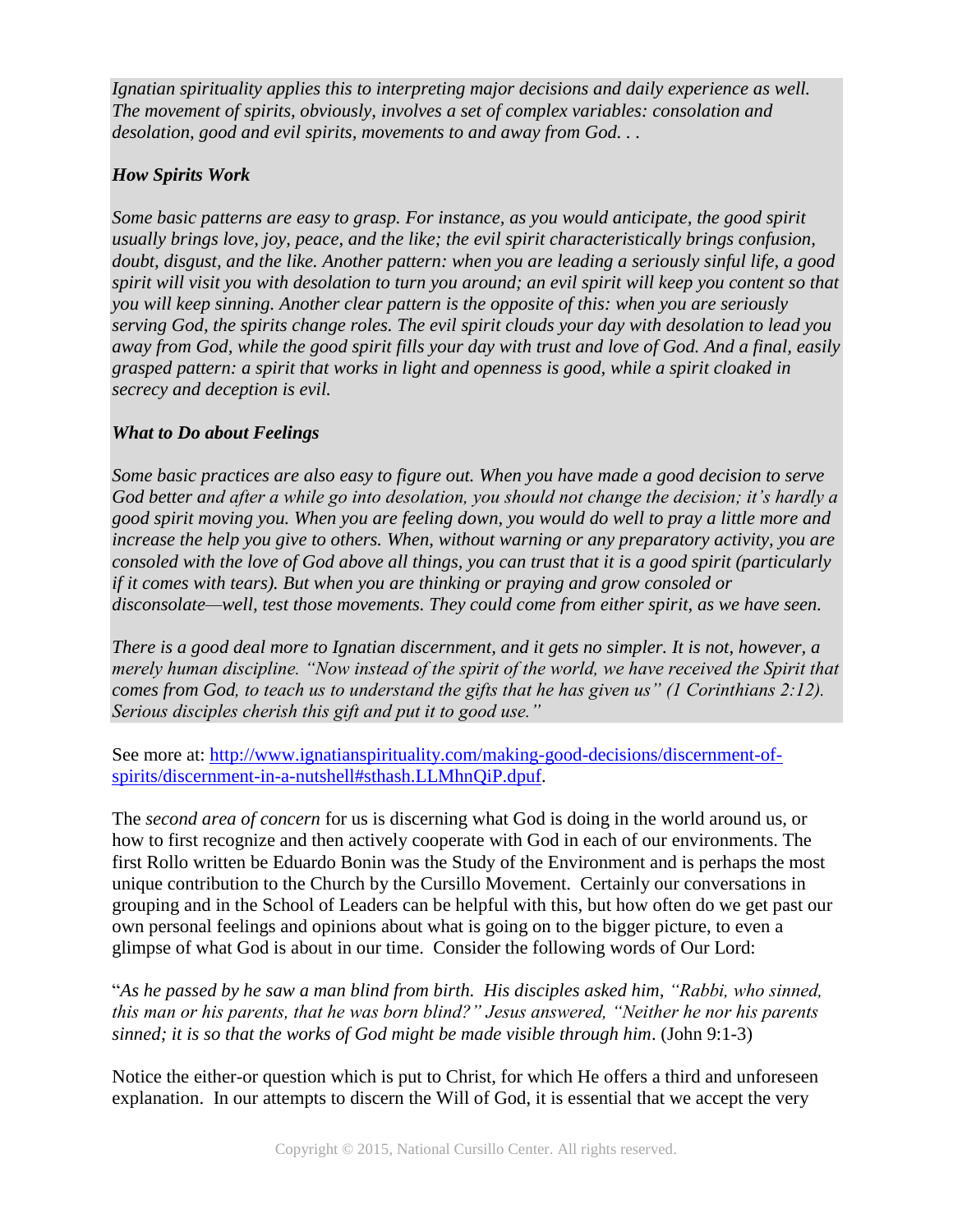real possibility that God is doing something that is beyond our vision of things. Subsequent verses in the chapter describe the healing of the blind man and then the furor that is stirred up among the religious leaders, whom Jesus refers to as blind and voluntarily so. We also need to be careful of developing blinders that close us to what God may be doing in our time. As a Movement, we have already gone through a few painful stages of growth since our founding. The inclusion of weekends for women, for example, began much later and no doubt met with some resistance along the way. Those of you who have been around the Movement are aware that we continue to work on maintaining authenticity regarding our original charism, and once in a while have had a touch of resistance here and there  $\mathcal{O}$ . So, discernment is an on-going process and one that requires both courage and humility to develop.

Below are a few prayers that I have found helpful for seeking the Will of God in particular circumstances:

**"Jesus, You know how I see things. Help me to see things Your way. In Your eyes, every person is a precious work of art in progress; every situation in my life is an opportunity to grow in faith, hope, and love. I know this, but sometimes it just isn't enough for me.**

**Consider** *(name of difficult person***). What I see is (***honestly say what you think and feel***). Help me to be honest about what I think and feel but also loyal to You. Help me to see this person as You do so that I may accept him/her as You have accepted me. I do not ask to understand him/her completely but I do ask You to show me how to live peacefully. I have had my say. Please, show me what I need to see. Teach me what I need to learn. And in the meantime, I entrust \_\_\_\_\_\_ into Your care to deal with as You know best and I will do my part not to interfere with his/her process of conversion. Since You have loved me even before I began to repent of my selfishness and sin, I ought to do the same toward others by the power of Your grace within me.**

**Then, there is this situation:** *(describe what you think and feel)***. Sometimes I feel trapped and stuck. I know that there are times when you want me to act and other times when you want me to wait. Help me to sense Your timing and direction in this so that I will neither act on hasty impulse on my "good ideas" nor miss an opportunity to serve You. So often in the Scriptures You tell us not to be afraid but to trust You for everything. So, here I am ready to turn this problem over to You. I renounce my desire to be in control or to make things go my way. I await Your wisdom on how to best respond. I trust You to turn every difficulty into an opportunity; even failure You can use to prepare us for future victory. Speak, Lord. I'm listening. I await Your command."**

While quite simple, these prayers invite us to allow God to correct our vision of people and things. They can be used by individuals as well as by a small group. In a group, however, our venting may say much more about ourselves than the person or situation and you need to be open to honest and charitable feedback on what you perceive. It is not easy to accept correction, let alone seek it out. Especially once we have had an initial conversion, it is easy to presume that we are fine and in no further need of change. In fact, this is precisely when the defects and failures we see around us become quite prominent. The indignation of James and John at the Samaritans who would not receive them (Mark 3:17) and the equally offended disciples at the ambition of the same (Mark 10: 40-41) are obvious examples.